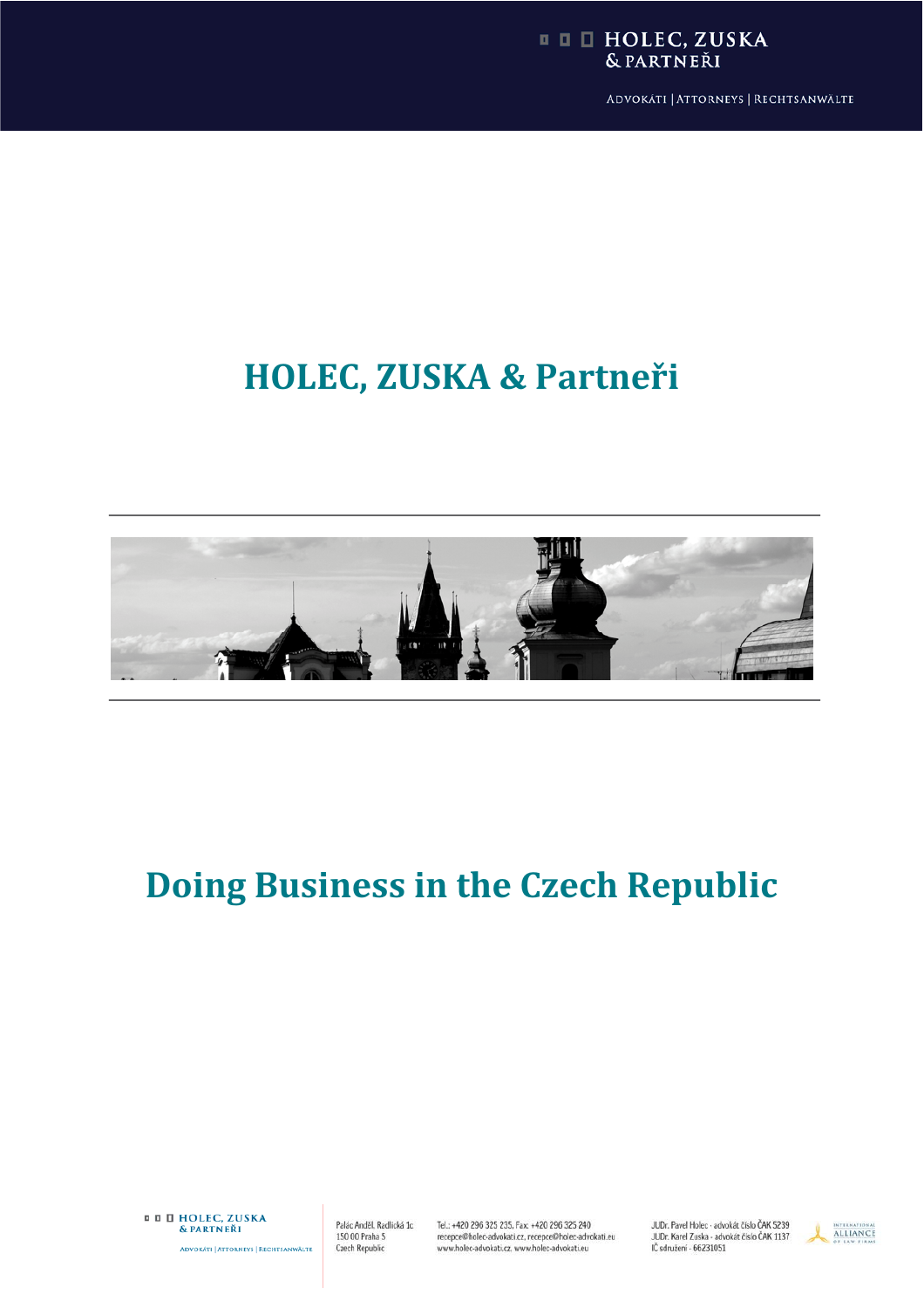# **II E HOLEC, ZUSKA**<br>
& PARTNEŘI

ADVOKÁTI | ATTORNEYS | RECHTSANWÄLTE

## **Table of Contents**

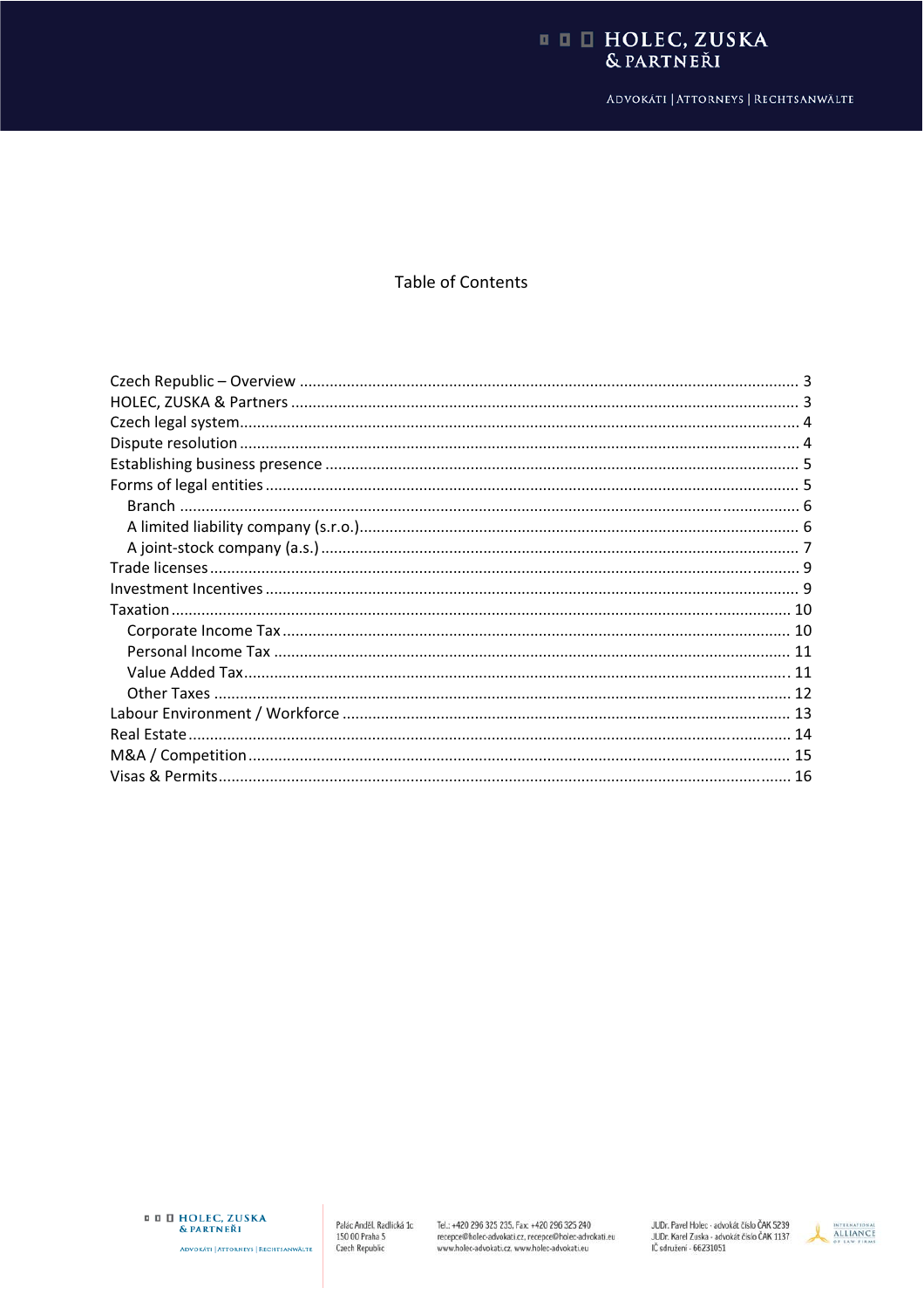# **Czech Republic – Overview**

The Czech Republic is located in the heart of Europe, between Germany, Poland, Slovakia and Austria. Its population is approximately 10.5 million. The capital of the country is Prague (1.3 million) and other major cities include Brno, Ostrava, Plzen and Olomouc. Czech Republic is a parliamentary democracy and its economy has long been considered to be the most advanced from all other transition economies (after the breakdown of communism). Economic policies of the state are consistent and predictable. The Czech National Bank continues to maintain a strong and stable currency. Czech Republic is the member of the European Union, OECD, and NATO as well as of international organizations and institutions such as the WTO, IMF, WB, OSCE, and the Council of Europe. Czech legislation is fully compatible with EU standards. For the time being, Czech Republic maintains its own currency – the Czech koruna (1 $\epsilon$  = approx. 26 Czech korunas (CZK) as of March 2010) – which is fully convertible. Czech Republic plans to join the Eurozone in the next decade (estimated 2015). All international transfers of profits or investment funding can be carried out without limitations. Czech Republic is a member of the Multilateral Investment Guarantee Agency (MIGA), which is a member of the World Bank Group established for the protection of investment. Czech Republic also signed a number of treaties with other countries on the protection of foreign investment and on the avoidance of double taxation. Czech Republic is an open economy with few limits on doing business.

## **HOLEC, ZUSKA & Partners**

HOLEC, ZUSKA & PARTNERS is a general practice, middle-sized full service commercial law firm formed in 1990 by Pavel Holec, located in Prague, the capital of the Czech Republic. The firm provides its clients with an entire spectrum of consulting and legal services mainly in the business area. The firm's lawyers have extensive international experience and expertise in corporate and commercial law, general legal practice, employment law, insolvency and dispute resolution. We count among our client base a number of global corporations and their local subsidiaries and joint-venture enterprises, as well as major Czech corporations and Czech government units. Where multi-disciplinary advice is required, HOLEC, ZUSKA & Partners routinely co-operate with the Czech branches of the major auditing houses dealing with local, cross-border and international issues.

Palác Anděl, Radlická 1c 150 00 Praha 5 **Czech Republic** 

Tel.: +420 296 325 235, Fax: +420 296 325 240 recepce@holec-advokati.cz, recepce@holec-advokati.eu www.holec-advokati.cz, www.holec-advokati.eu

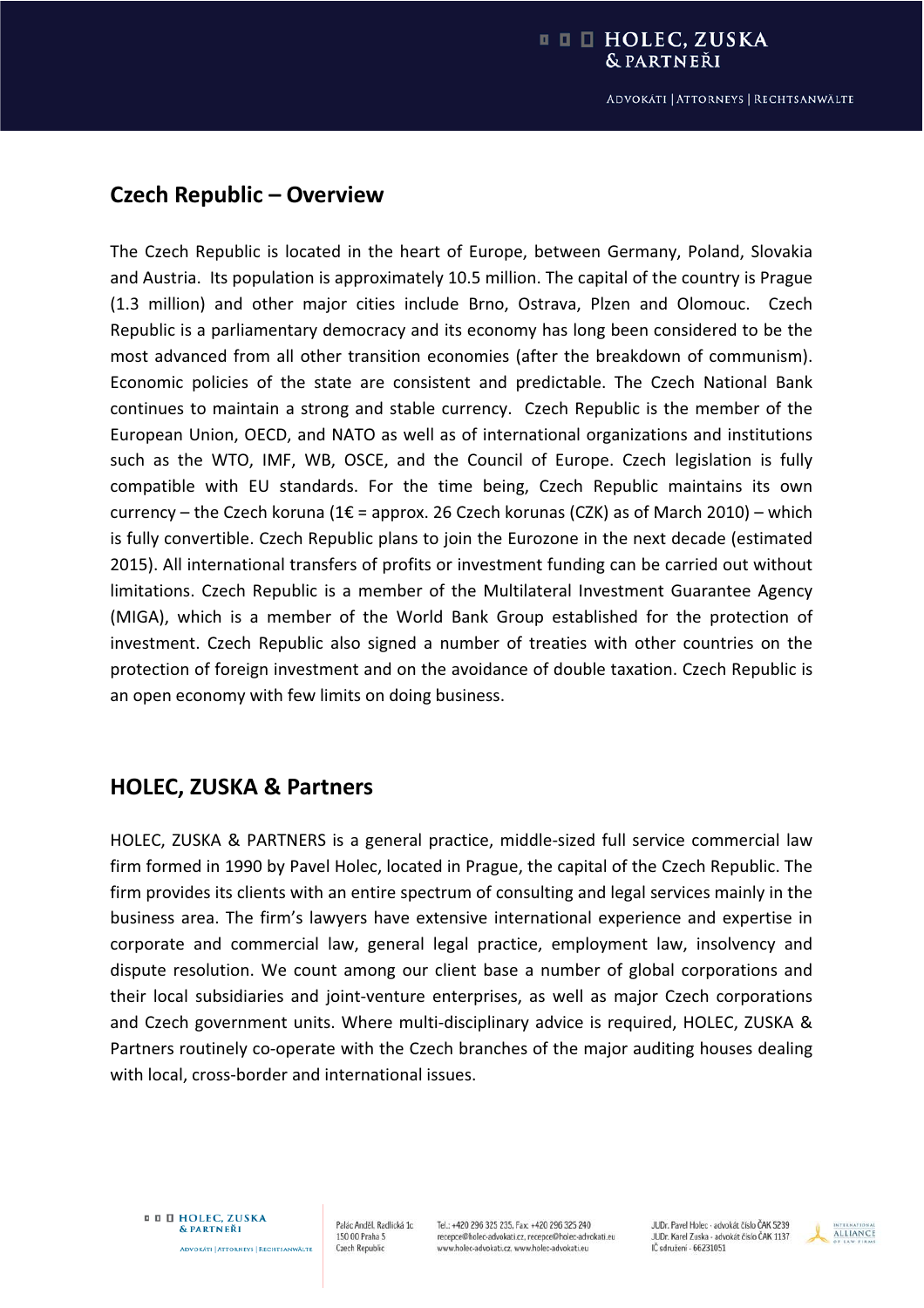## **Czech legal system**

The Czech legal system stems from and in many respects loosely copies the neighbouring German and Austrian legal systems. It is a civil "continental" law system which is characterized by a large number of laws and the underlying implementing regulation, which undergoes frequent changes. The largest structural changes of the legal system since socialism have already taken place and the system slowly begins to stabilize. Overwhelming majority of the legislation, specifically the older, pre-1989 law, has been successfully brought into full compliance with the applicable EU legislation. Principle areas of law and procedure are codified (Civil and Criminal Codes, Codes of Criminal, Civil and Administrative Procedure, Labour Code, Building Code etc.); the system of legal sources is hierarchical, forming a pyramidal structure of legal force within the legal system; only written law (legislature) is, at least in theory, recognised as source of law, although the so-called "judicature", i.e. decisions of higher courts, is routinely used to clarify and interpret the written law.

## **Dispute resolution**

Czech judicial system has been undergoing a long and painful modernization. While some its parts have already been modernized to provide a timely and quality service without major delays (such as the system of Commercial Registries, which was overhauled to do away with unnecessary formalities, and to deliver fast and effective registration of companies and registrations of the mandatory corporate acts, or the Insolvency Courts), it is especially the first instance courts that are grossly overloaded with case work. Litigation in Czech Republic, although improved, can take a long time, in many cases years, even in trivial matters. For these reasons, in commercial sphere at least, a system*commercial arbitration* courts had been established. The sole institutionalized arbitration court is the Arbitration Court attached to the Economic Chamber of the Czech Republic and Agricultural Chamber of the Czech Republic established in 1949. It is a chosen venue for a majority of local as well as cross-border and international disputes. The arbitration proceedings before the Arbitration Court are usually conducted in accordance with its Rules published in the official Commercial Bulletin unless the parties to the dispute have agreed otherwise. It is also the only permanent arbitration court with the general sphere of activity pertinent for the determination of property disputes in conformity with the Act No. 216 of 1994, Coll. of Laws. Its awards are final enforceable on national level as well as abroad. Czech Republic is a signatory to the 1958 Convention on the Recognition and Enforcement of Foreign Arbitral Awards (New York Convention).

**¤ D HOLEC, ZUSKA** & PARTNEŘI **ADVOKÁTI | ATTORNEYS | RECHTSANWÄLTE** 

Palác Anděl, Radlická 1c 150 00 Praha 5 **Czech Republic** 

Tel.: +420 296 325 235, Fax: +420 296 325 240 recepce@holec-advokati.cz, recepce@holec-advokati.eu www.holec-advokati.cz, www.holec-advokati.eu

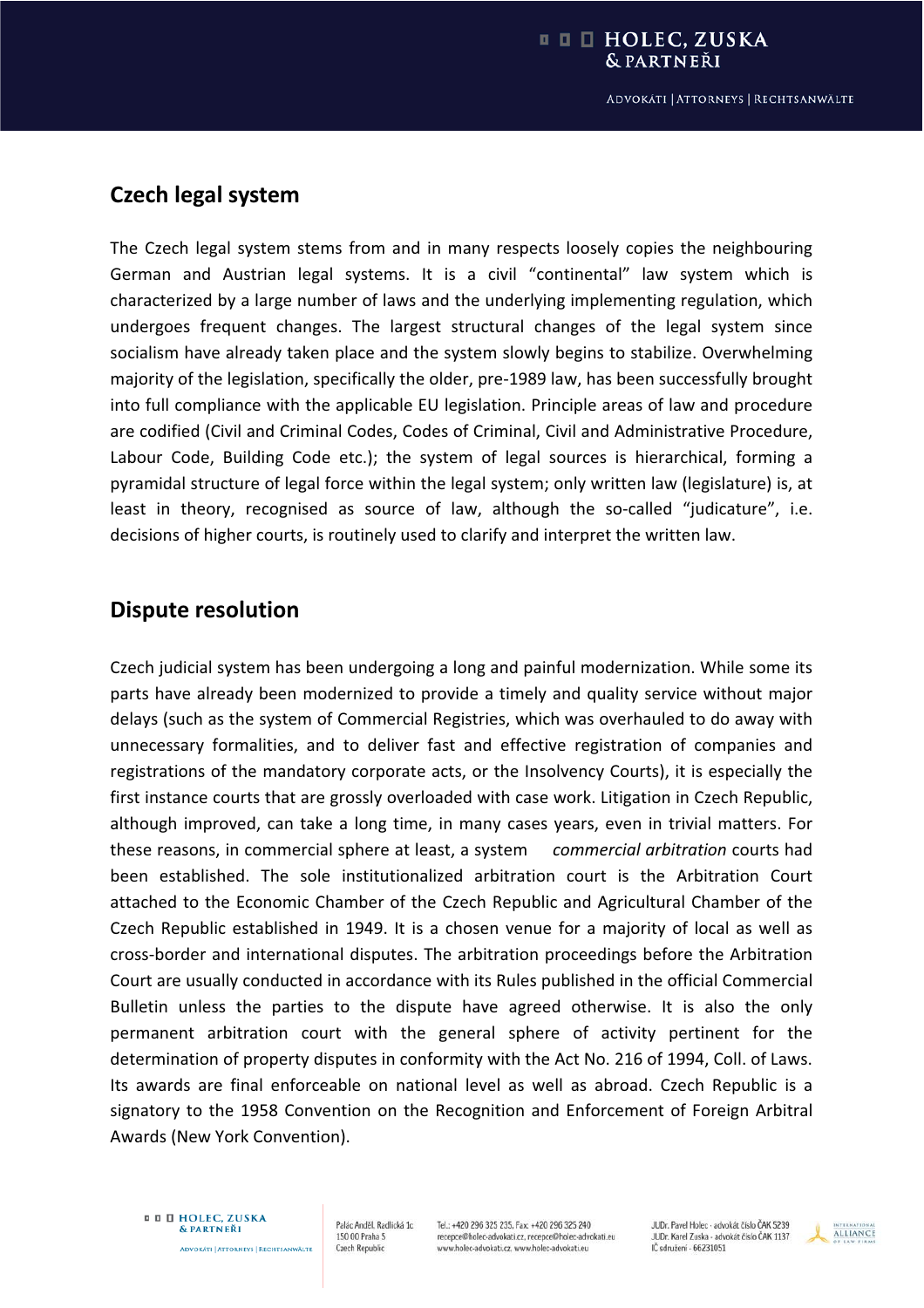## **Establishing business presence**

The speed with which one can establish a business presence in the Czech Republic has increased in the recent years. Incorporating a simple limited liability company or a branch of a foreign company (which are usually the two most standard forms to start a business here) takes about a month or less. A company is incorporated by drawing up a notarial deed or signing a memorandum of association, which states the name of the new company, its seat, business activities, executive directors and the details of its founders and their capital contributions. A company starts to exist on the date of its registration into the Commercial Registry (usually completed in 5-10 days of filing). All acts undertaken between the moment of incorporation of the company and its registration (official start of its existence) need to be retroactively approved by the general meeting of the company (or its (sole) founder(s)).

# **Forms of legal entities**

The Czech Commercial Code, which governs this particular field, recognizes the following types of legal forms:

- a branch of a foreign company (organizační složka)
- limited liability company (s.r.o.)
- joint-stock company (a.s.)
- $\bullet$  limited partnership (k.s.)
- unlimited partnership (v.o.s.)
- co-operative (družstvo)

The capital corporations are a limited liability company and a joint-stock company, where the emphasis is on capital, which is mandatorily created (in the minimum amount prescribed by the law) when a company is formed. Capital corporations are by far the most popular company form used for doing business in the Czech Republic. Personal corporations partnerships are unlimited partnerships and limited partnerships, where the emphasis is on the role of the partners in the operation of the company. Besides these legal entities, investors may also choose to undertake business as tradesmen (acting under trade licenses issued to them) or to participate in business activities of another in the form of a silent partnership (contractual arrangement).

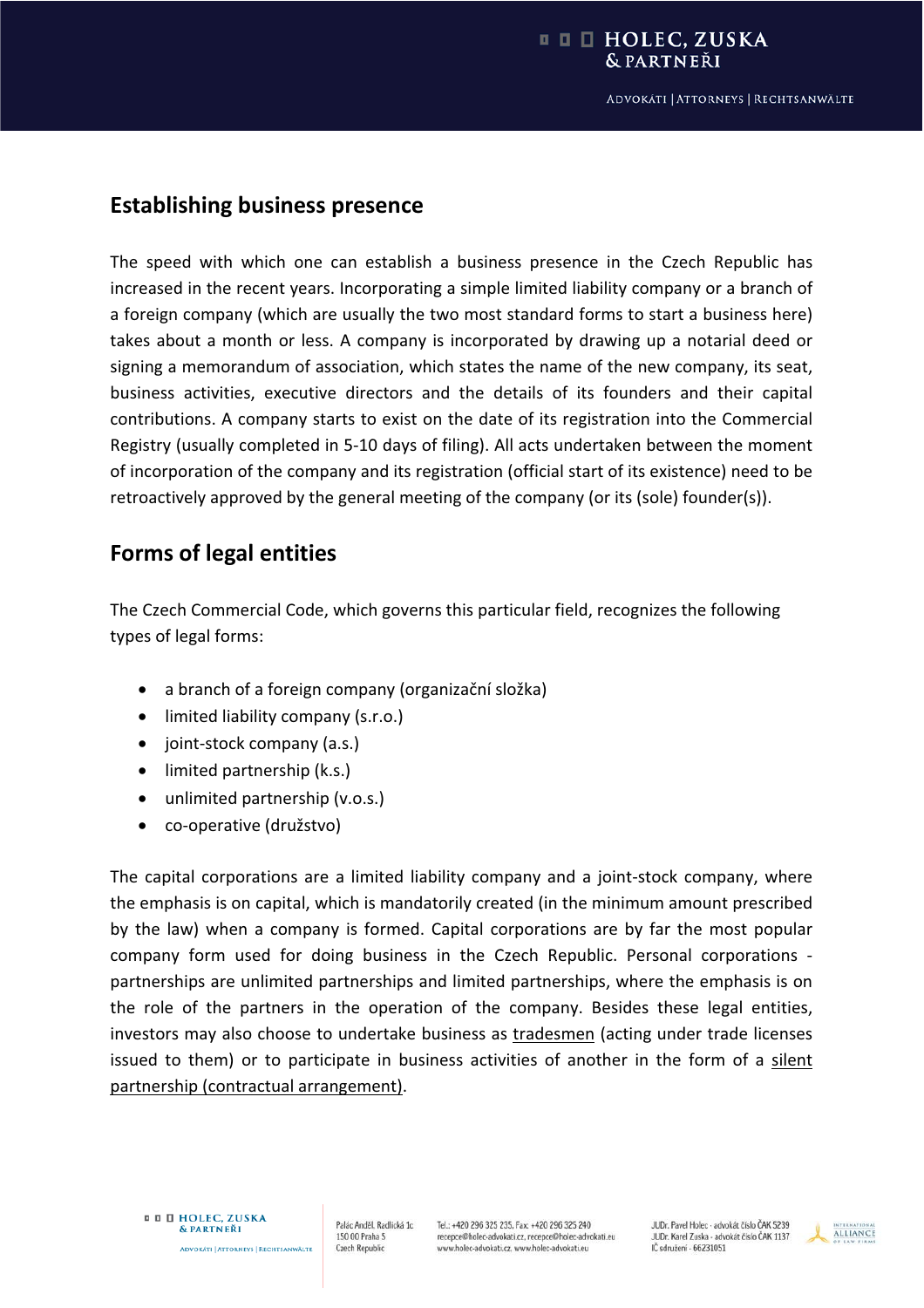## Branch

A branch office of a foreign company **is not a Czech legal entity**, but functions as the representative of a foreign company and incurs obligations on the foreign company's behalf. Branches of foreign businesses may conduct business activities in the Czech Republic provided that they are registered in the Commercial Registry.

- A branch establishment is effected by a simple resolution made by the founder, including details about the founder, the branch's location in the Czech Republic, the scope of its business activities, and the appointment of its head (branch manager).
- The branch must obtain a business license from the Trade Licensing Office for its Czech business.
- The law under which the branch's parent entity was founded also apply to the branch's internal dealings as the branch office itself is not considered to be a separate legal entity and all liabilities incurred through the branch office are the liabilities of the "parent" entity.
- From January 2002, there is no restriction on acquisition of real estate through branch offices of foreign companies in the Czech Republic.

A branch is subject to corporate income tax on its Czech-generated income.

## A limited liability company (s.r.o.)

This is the most common legal form of company for small and medium-sized businesses and subsidiaries of foreign parent companies. The company does not issue shares; each member (whether a legal entity or a natural individual) participates in the company through his "ownership interest" corresponding to proportion of member's contribution to the company's total registered capital. Corporate governance is much simpler than of a joint stock company: the *s.r.o.* does not have a separate board of directors as a collective body, and decision-making powers may be delegated to one or more designated persons – executive directors – by the members. The company may have maximum 50 members. The company may be founded by sole member. However, a limited liability company with a sole member may not be the sole founder of another Czech limited liability company.

A member can transfer his/her ownership interest in the company to another member, with the approval of the general meeting. The memorandum of association or the deed of incorporation may state that such approval is not necessary, or it may prohibit the transfer

Palác Anděl, Radlická 1c 150 00 Praha 5 **Czech Republic** 

Tel.: +420 296 325 235, Fax: +420 296 325 240 recepce@holec-advokati.cz, recepce@holec-advokati.eu www.holec-advokati.cz, www.holec-advokati.eu

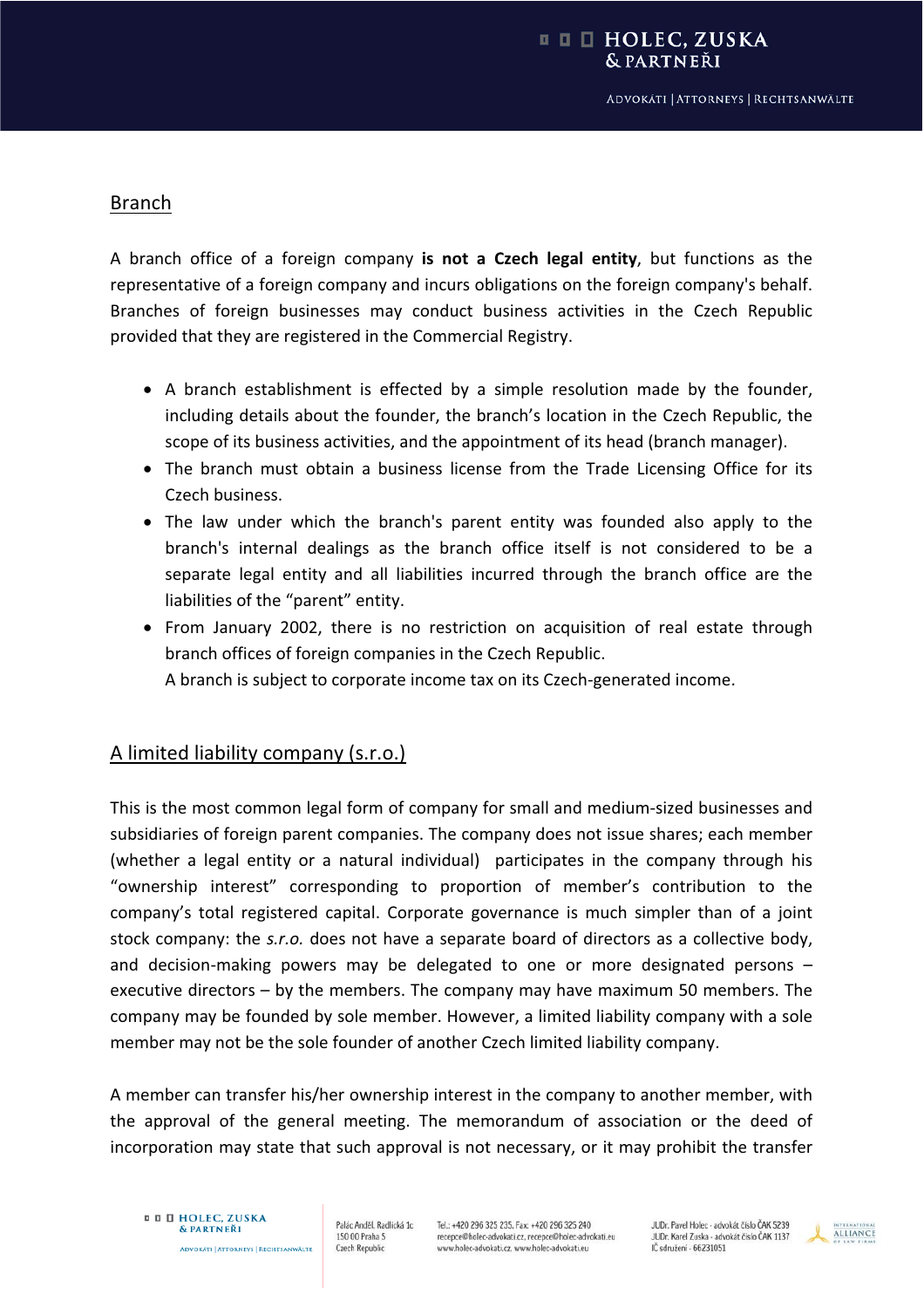#### ADVOKÁTI | ATTORNEYS | RECHTSANWÄLTE

to another member. A member can transfer his/her ownership interest to a person who is not a member, if expressly permitted to do so by the memorandum of association or deed of incorporation. The memorandum of association or deed of incorporation may stipulate that such transfer can only be made with the prior approval of the general meeting. If a company has a sole member, the ownership interest is always transferable to a third party. The transfer of an ownership interest becomes effective *for the contracting parties,* upon execution of the contract, and *for the company*, on the day an effective transfer agreement is delivered to it. The ownership interest may also be divided, unless the memorandum of association or the deed of incorporation states otherwise.

- Company exists independently of its members (owners), who are not liable for the debts and obligations of the company (its members are liable one and all for the debts and obligations of the company in the amount of total unpaid contributions as recorded in the Commercial Registry).
- List of members, amount of each member's investment contribution, and the names of the supervisory board (if established) members must be registered in the Commercial Registry as well.
- The minimum registered capital is CZK 200,000 (approximately  $\epsilon$  7,700); each member must contribute at least CZK 20,000 (approximately € 770).
- A reserve fund must be created of 10% of the net profit in the first profitable year of operations to a maximum of 5% of registered capital. In addition, 5% of net profit after tax must be transferred to the reserve fund annually thereafter, until it reaches 10% of the registered capital.
- A Supervisory Board is only necessary if required by the Memorandum of Association (i.e. its appointment is at the discretion of the founder(s)).
- General meeting appoints executive directors to act as the statutory body of the company and to run the company.
- No need to appoint auditor unless at least two of the following criteria have been met in the given accounting period and the accounting period directly preceding: (i) yearly turnover exceeds CZK 80 million, (ii) total assets exceed CZK 40 million, (iii) at least 50 employees in average per year.
- Annual financial statements must be published.

### A joint-stock company (a.s.)

A joint stock company is a capital corporation, the running of which involves the shareholders to a minimal extent. The registered capital of the company is divided into a certain number of shares, each with a specific nominal value. Shareholders of a joint - stock company may be legal entities and/or natural individuals. However, a joint stock company can only be founded by one person if that

#### **¤ 0 D HOLEC, ZUSKA** & PARTNEŘI

**ADVOKÁTI | ATTORNEYS | RECHTSANWÄLTE** 

Palác Anděl, Radlická 1c 150 00 Praha 5 **Czech Republic** 

Tel.: +420 296 325 235, Fax: +420 296 325 240 recepce@holec-advokati.cz, recepce@holec-advokati.eu www.holec-advokati.cz, www.holec-advokati.eu

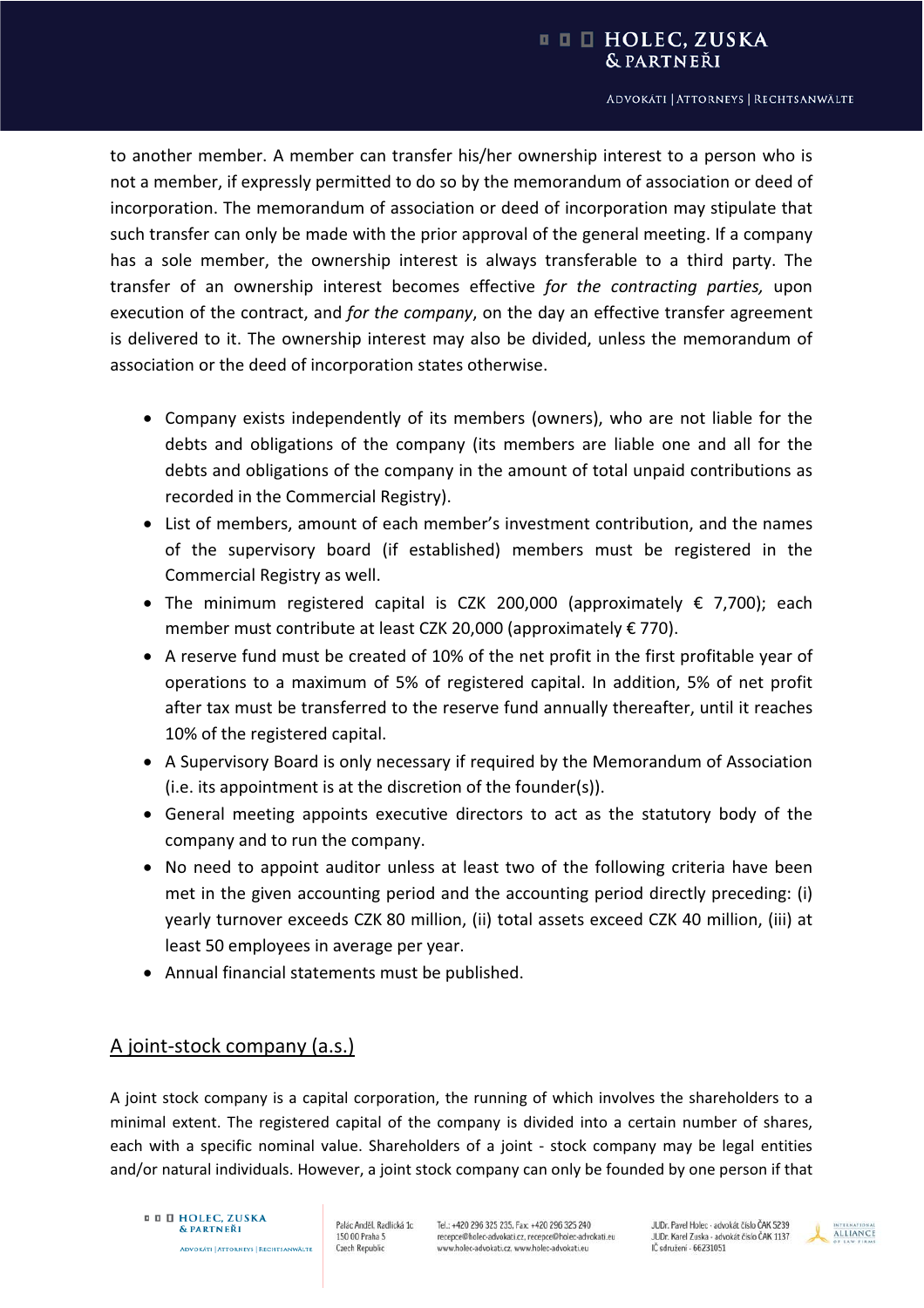person is a legal entity. There is no maximum number of shareholders. Capital stock is divided into a fixed number of transferable shares of fixed nominal value; shares may be registered shares (issued to a named shareholder) or bearer shares. Shares may be "certificated" (i.e. physical share certificates are issued either to the bearer or to a registered shareholder). They may also be in dematerialised form, uncertificated (book-entered) shares registered on the shareholder's account at the Central Securities Depository (a special legal entity), for which physical share certificates are not issued.

In contrast to the other types of companies a share in a joint stock company is, as a general rule, freely transferable. Any shareholder can usually therefore freely transfer his/her/its share to any person or entity, without the consent of the other shareholders. Nevertheless, the articles of association may restrict, but not exclude, the transfer of registered shares, (e.g. by making the transfer subject to the approval of one of the company's bodies).

- The company exists independently of its shareholders, who are not liable for the debts and obligations of the company.
- $\bullet$  The amount of a registered capital and extent to which it was paid up, the number, class, type and nominal value of shares, restrictions applying to transferability of shares registered in name, the names and residential addresses of members of both the board of directors and the supervisory board must be registered in the Commercial Registry.
- The registered capital of a company established with a public offer of shares must be at least CZK 20,000,000 (approx. € 770,000), unless other statutory provisions stipulate a higher amount. The registered capital of a company established without a public offer of shares must be at least CZK 2,000,000 (approx. EUR 77,000).
- A reserve fund must be created of 20% of the net profit in the first profitable year of operations to a maximum of 10% of capital stock. In addition, 5% of net profit after tax must be transferred to a reserve fund annually thereafter, until it reaches 20% of the capital stock.
- x Annual financial statements must be audited, if reaches at least one of the above criteria mentioned within the limited liability company section, and published.
- A company must have a Supervisory Board and a Board of Directors. Each body must have at least three members, appointed for terms not exceeding five years. Directors cannot be members of the Supervisory Board. The exception to the rule – the Board of Directors in the company with one shareholder is not obliged to have three members.
- The right to receive a dividend, the pre-emptive right to a share and interchangeable and prior – lien bonds subscription and the right to receive a liquidation share may be transferred separately from the share to which the rights are attached.
- A share's issue price may not be lower than its nominal value.

Limited partnerships (k.s.) and unlimited partnership are formed in a similar fashion. As these forms are seldom used by incoming investors into the Czech Republic their particulars are not discussed within the limited space of this brief summary.

#### **¤ 0 D HOLEC, ZUSKA** & PARTNEŘI

Palác Anděl, Radlická 1c 150 00 Praha 5 **ADVOKÁTI | ATTORNEYS | RECHTSANWÄLTE Czech Republic** 

Tel.: +420 296 325 235, Fax: +420 296 325 240 recepce@holec-advokati.cz, recepce@holec-advokati.eu www.holec-advokati.cz, www.holec-advokati.eu

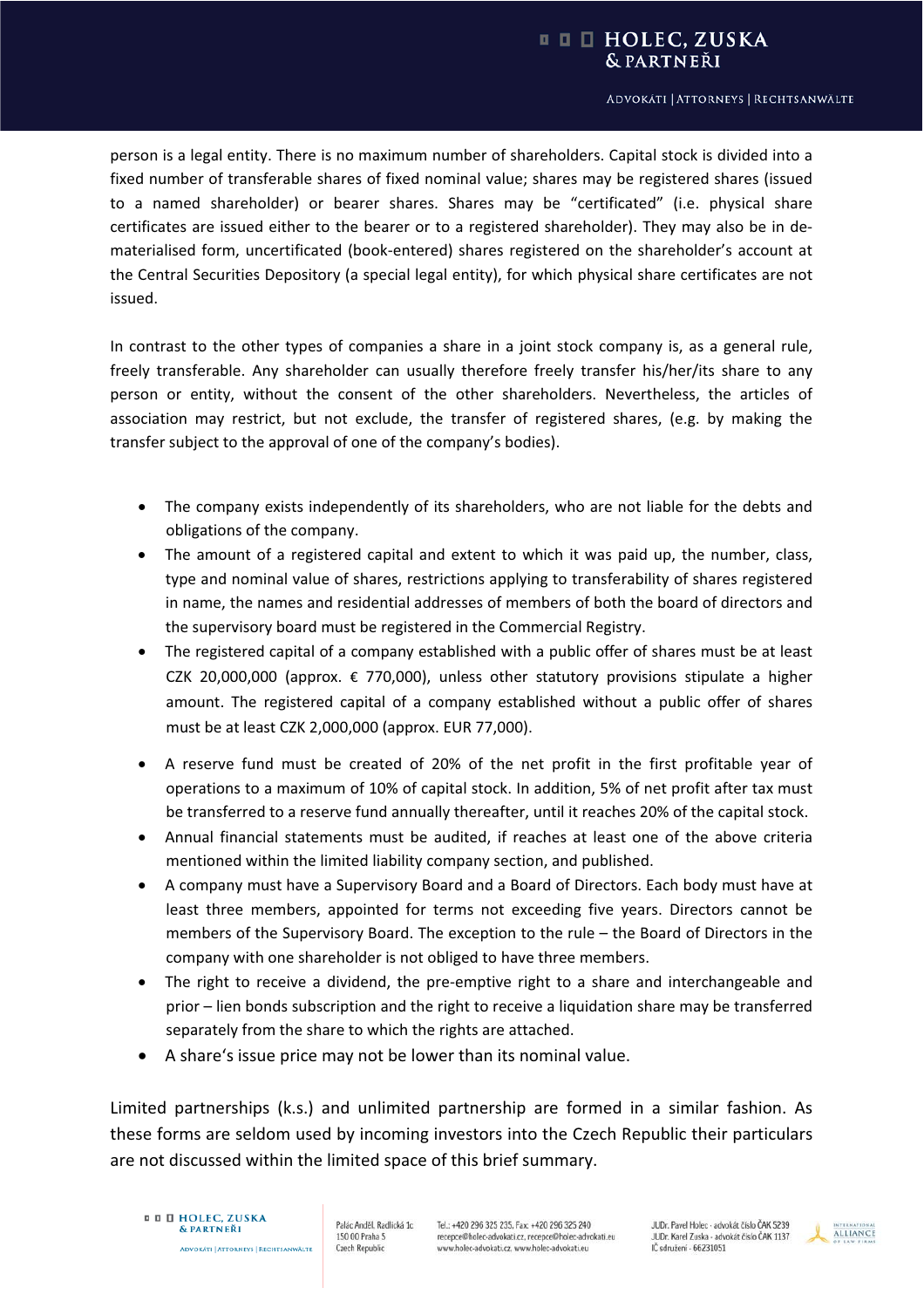## **Trade licenses**

In order to be registered in the Commercial Registry all types of the companies are required to obtain a trade license from a wide variety of trade licenses that are granted and operable on the basis of a simple notification – notificationͲonly licenses. The *Trade Licensing Act* distinguishes between two forms of activities:

- a) *NotificationͲonly business*. A notificationͲonly business must be notified to the local Trade Licensing Office which issues an appropriate certificate (a "*živnostenský list*") confirming that the stipulated conditions for the issue for the trade license have been met.
- b) *Licensed business*. Licensed businesses are those, which require a formal trade licence to trade (in Czech: "*koncesní listina*"), and the founders of the proposed business must submit an application to the Trade Licensing Office. This Office then commences a procedure to grant or refuse a licence.

There exist also a comparably broad area of so called *other business* that is no subject to business registration / licensing by the Trade Licensing Office, but subject to *miscellaneous licences (special permits and authorisations) issued by other authorities* (such as banking business, insurance business, securities, investment funds, pension funds, energy, telecommunication, so called free professions such as attorneys, auditors, medicine doctors, distribution of medicaments, mining activities, lotteries, energy business etc.).

In many cases a business requires several trade licences in order to undertake its activities. Prior to the incorporation of a legal entity in the Commercial Registry, the appropriate Trade Licensing Office must issue a certificate or trade licence to enable the application to be submitted for incorporation into the Commercial Registry. It may be advised to consider commencing the business with just those licences that are critical to set up business presence and easy to obtain and to complete the licensing process after the incorporation.

Neither a trade licence (nor the certificate itself) is transferable to third parties.

## **Investment Incentives**

Czech Republic enjoys a strategic location within Europe, educated workforce, competitive infrastructure and developed real estate market and supplier base, and above all it is a safe investment environment. Czech Republic attracted the largest portion of foreign direct

#### **¤ D HOLEC, ZUSKA** & PARTNEŘI **ADVOKÁTI | ATTORNEYS | RECHTSANWÄLTE**

Palác Anděl, Radlická 1c 150 00 Praha 5 **Czech Republic** 

Tel.: +420 296 325 235, Fax: +420 296 325 240 recepce@holec-advokati.cz. recepce@holec-advokati.eu www.holec-advokati.cz, www.holec-advokati.eu

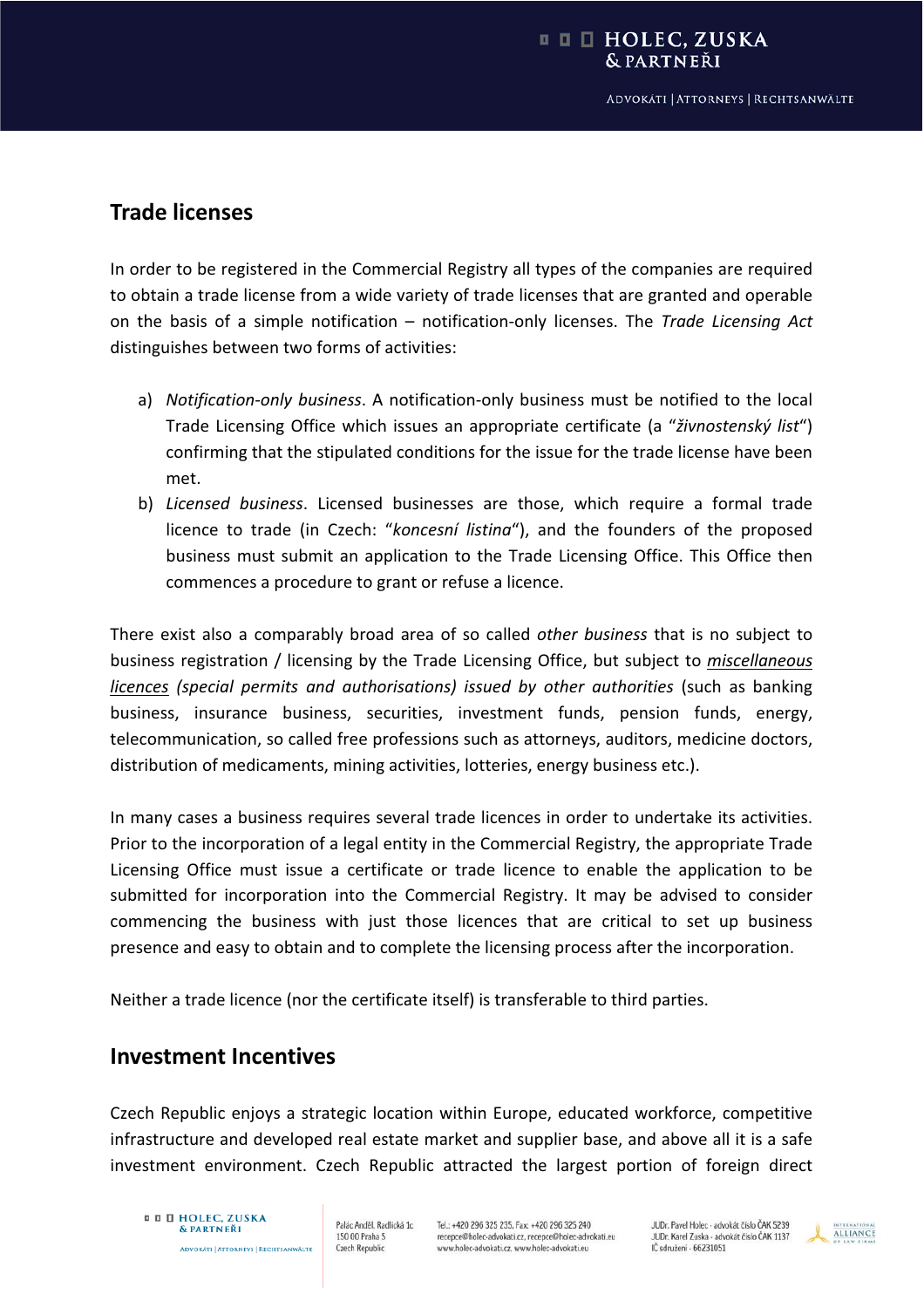#### **□ □ □ HOLEC, ZUSKA** & PARTNEŘI

#### ADVOKÁTI | ATTORNEYS | RECHTSANWÄLTE

investment from all transition economies since 1990. Czech Republic offers investment incentives for the manufacturing sector in compliance with Act No. 72/2000 Coll., as amended. Since its inception in 2000 until January 2010, the Czech Republic provided tax and other incentives to over 550 companies, covering investment in  $\epsilon$  totalling 18093 million  $€$  and creating over 130 000 jobs. The state provides incentives (depending on the type of project) of up to 5 years of full (for new facilities) or partial (for existing facilities) corporate income tax relief, and other incentives related to job creation grants and workforce training and re-training costs compensation. The total amount of the investment incentives (with the exception of training and re-training grants) must not exceed 40% (50% in case of medium enterprises, 60% in case of small enterprises) of the investment made into long-term tangible and intangible assets.

Availability of these incentives, and conditions upon which they may be granted, as well as other financial support provided with the framework of EU funding, such as the Operational Programme Enterprise and Innovation (OPEI) or Human Resources and Employment, may be assessed upon request. Our firm has extensive experience with incoming investment and established a good working relationship with CzechInvest, the government agency for investment and business development, which evaluates the proposed investment plans before they are passed on for authorization by various other state bodies, and we will be glad to discuss potential plans with prospective investors upon request.

## **Taxation**

### Corporate Income Tax

The corporate income tax is set by the current legislation (which is subject to frequent changes as the development of economy warrants) at 19% for tax periods starting in 2010 and beyond. Tax residency of a legal entity is determined by its registered office (the seat of the company) or the place where it is effectively managed from in the Czech Republic. Czech tax residents are subject to taxes on their worldwide income. Tax non-residents are subject to tax generated on income in the Czech Republic. A tax residency arises also, besides forming a legal entity under the Czech law or establishing a branch of a foreign entity, via the so-called 'permanent establishments'; it is a taxable presence of a foreign entity trading, or rendering services in the Czech Republic, arising on the basis of assignment of an employee or permanent representative in the Czech Republic for at least six months, or by setting up an office, workshop, sales outlet – in general any fixed place of business - regardless of the six-month condition.

**¤ D HOLEC, ZUSKA** & PARTNEŘI **ADVOKÁTI | ATTORNEYS | RECHTSANWÄLTE** 

Palác Anděl, Radlická 1c 150 00 Praha 5 **Czech Republic** 

Tel.: +420 296 325 235, Fax: +420 296 325 240 recepce@holec-advokati.cz, recepce@holec-advokati.eu www.holec-advokati.cz, www.holec-advokati.eu

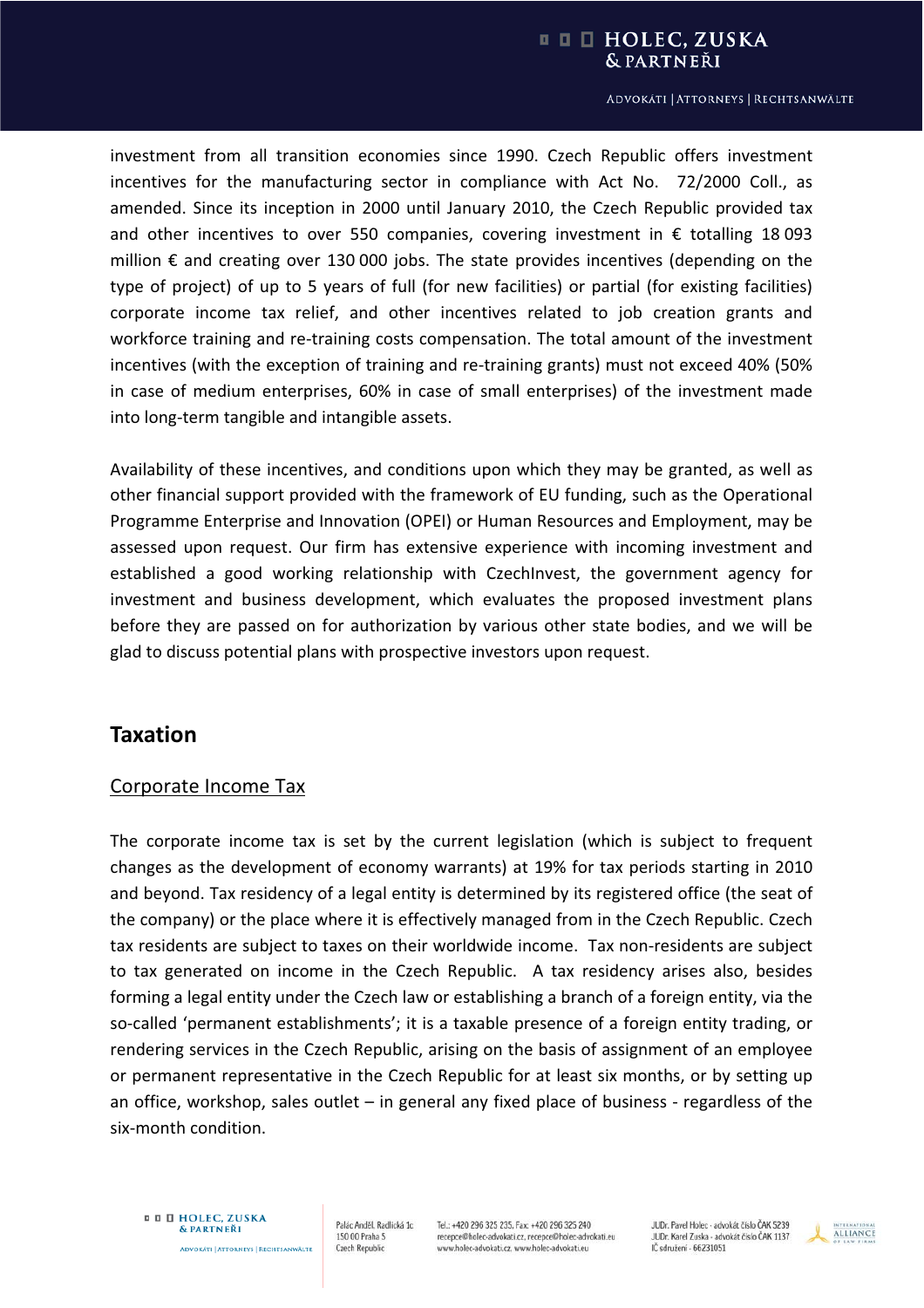## Personal Income Tax

The current fixed flat rate is 15% for calendar year 2010. Employees are subject to automatic tax withholdings from the start of their employment. The employment tax base is increased by the actual or hypothetical mandatory social security and health insurance contributions paid by the employer. Thus, the effective tax rate is actually higher than the nominal 15% flat rate. An employee's social security and health insurance contributions are calculated as 10% of their gross salary. Employers (companies) pay additional 31,5% of all employee's gross salaries to the Czech social security and health insurance authorities in 2010.

Generally, income from dependent activities paid by a foreign employer to a Czech tax nonresident is tax-exempt if the time spent on such activities does not exceed 183 days in any 12 consecutive calendar months. This tax exemption shall not apply to income from an activity performed via a permanent establishment. In case of expatriates, i.e. those who are not directly employed by a Czech legal entity, who are assigned to carry out a dependent activity under a service agreement, these must be registered as individual taxpayers with the local Tax Office.

Income is declared through a personal income tax return that is to be filed with the local Tax Office within 3 months after the end of the tax period (i.e. March), or six months if filed by certified tax advisor.

The system of taxation described above may be subject to modifications warranted by relevant Double Taxation Treaty, if in effect.

### Value Added Tax

The Czech value added tax complies with the relevant EU VAT directives and is imposed on all taxable supplies within the Czech Republic and goods imported or acquired in the Czech Republic.

Taxable supplies within the Czech Republic include provision of services; delivery of goods; transfer and use of rights and transfer of real estate, buildings and structures; acquisition of goods from other EU member states, etc. Businesses are obliged to account for VAT on the import of goods from third countries. However, there is an entitlement to reclaim such input VAT connected with the import of goods. Businesses are also obliged to account for VAT upon acquisition of goods from other EU member states. Certain domestic services are VAT exempt without entitlement to reclaim input VAT (e.g., financial services, insurance services, rent paid to entities not registered for VAT purposes, etc.). Export of goods is VAT exempt.

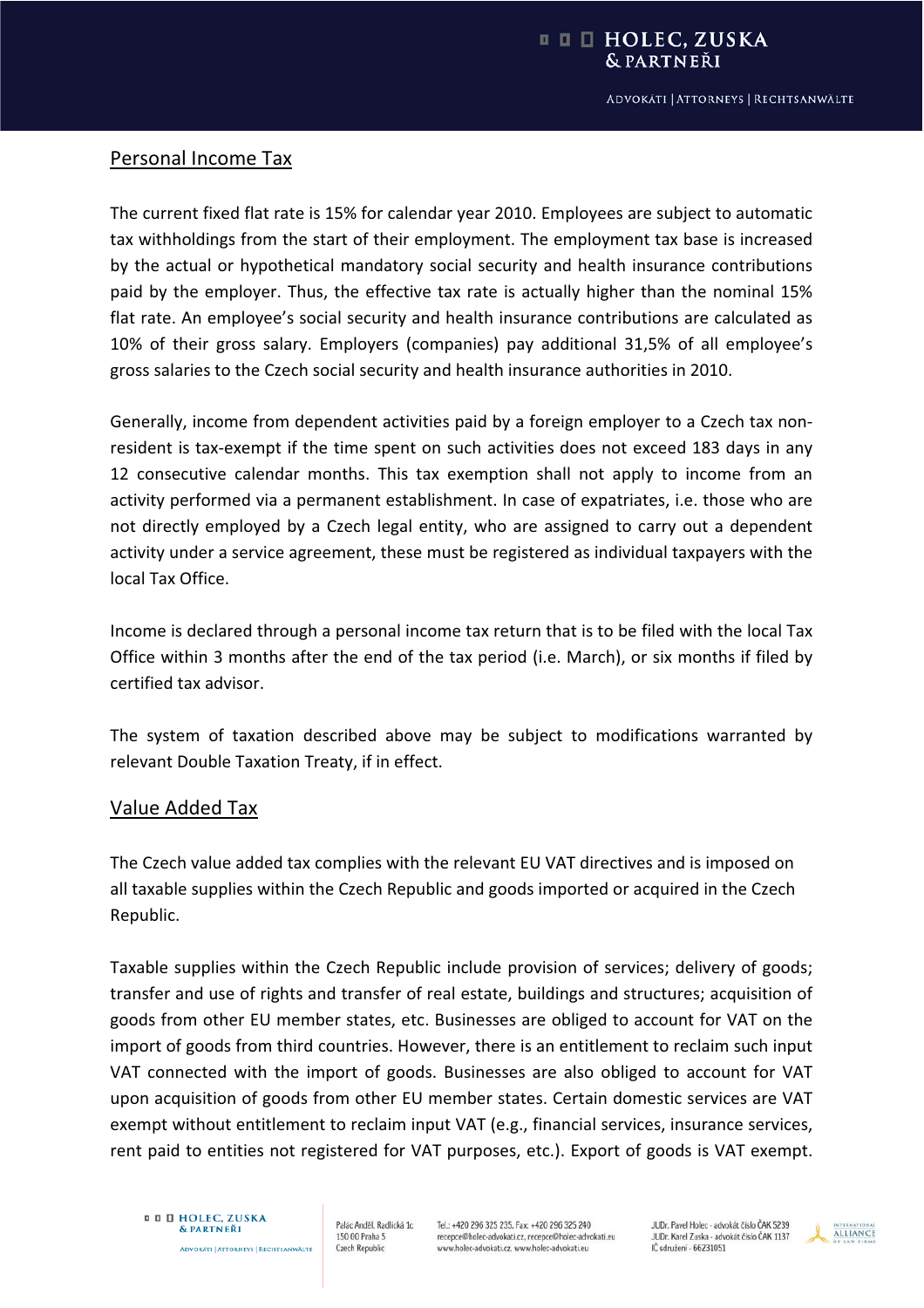#### **□ □ □ HOLEC, ZUSKA** & PARTNEŘI

#### ADVOKÁTI | ATTORNEYS | RECHTSANWÄLTE

Generally, services provided to an entity subject to tax with its place of establishment in another EU member state, or third country, are not taxable in the Czech Republic. The recipient of the services is obliged to account for VAT in the country of its establishment and there is also an entitlement to reclaim such input VAT connected with such services. On the other hand, businesses are obliged to account for VAT in terms of the reverse-charge principle once they acquire a service from a provider in another EU member state or third country.

Presently, there are two VAT rates: 20% applicable to most of the goods and services, and 10% to certain selected goods and services (including essential food, books, special healthcare products).

All entities (legal and natural) become obliged to register for VAT upon exceeding CZK 1,000,000 (approximately € 38,500) turnover in immediately preceding consecutive 12 months period.

### Other Taxes

Besides the corporate, personal and VAT tax, the following taxes are also in effect:

**Consumer tax** - This tax applies to hydrocarbon fuels and lubricants, spirits and distilled liquors, beer, wine and tobacco products that are produced in or imported to the Czech Republic. The tax is calculated as a fixed amount per unit of the product concerned and is levied on the producer (importer). Tax levied on tobacco products is calculated as a combination of a fixed amount and a percentage of the selling price.

**Energy Tax** - The tax reform that came into effect on 1 January 2008 introduced a new type of indirect taxes implementing the relevant EU directives in the area of energy taxes. These taxes are levied on supplies of electricity, natural and other gases, and solid fuels (hereinafter referred to collectively as "energy"). The payers of energy tax are either suppliers of energy in the Czech Republic selling energy to end-users or operators of distribution or transmission systems. The tax on electricity is levied at the rate of CZK 28,30 per MWh. The tax on gas is levied at rates varying from CZK 0/MWh to CZK 264,80/MWh, depending on the type of gas, the purpose of its use and the date when the tax liability arises. The tax on solid fuels is levied at the rate of CZK 8.50/GJ.

**Road tax** - Road tax is payable on vehicles registered and operated for business purposes in the Czech Republic. The tax is calculated according to engine size for passenger cars or weight and number of axles for other commercial vehicles. The rates range from CZK 1,200

Palác Anděl, Radlická 1c 150 00 Praha 5 **Czech Republic** 

Tel.: +420 296 325 235, Fax: +420 296 325 240 recepce@holec-advokati.cz, recepce@holec-advokati.eu www.holec-advokati.cz, www.holec-advokati.eu

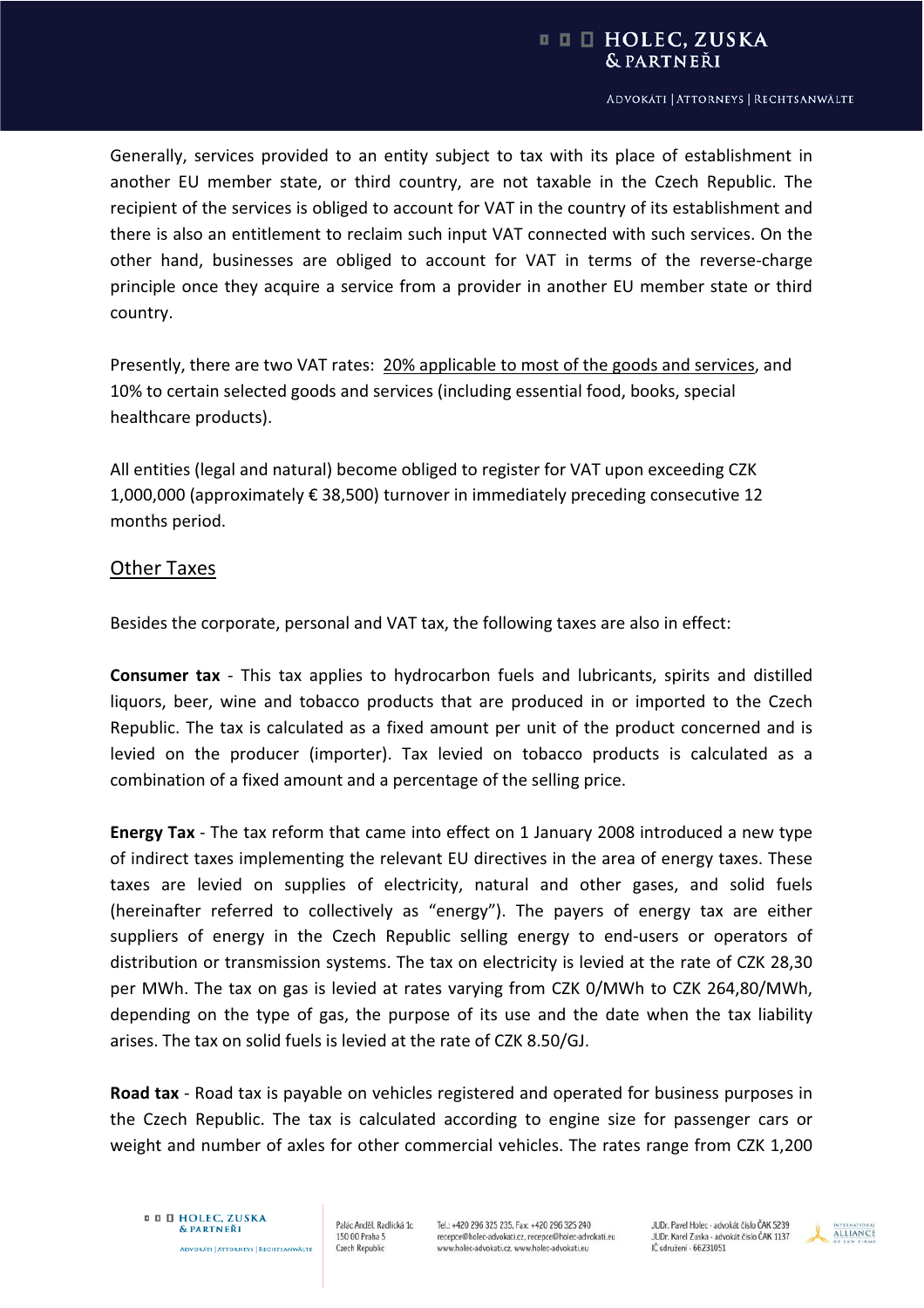(on vehicles with engines up to 800 cm<sup>3</sup>) to CZK 50,400 (on heavy-duty vehicles over 36 tonnes) and the tax period is the calendar year. In 2008 a new system of reducing the tax rate depending on the date of initial registration of a vehicle was introduced.

**Real Estate Tax** - Real estate tax comprises a tax on land (land tax) and a tax on structures (building tax). Real estate tax is generally payable on an annual basis by the registered owner of the land or building(s), although in very specific cases the user or the lessee is the payer. All property owners must file tax returns with the relevant Tax Office by 31 January of the relevant tax period only for the first tax period (calendar year), and later only when the conditions relevant to tax assessment change. The tax is calculated taking into account the type, location and use of the land / building and various other factors.

**Real Estate Transfer Tax** - Unless a tax exemption applies, real estate transfer tax is charged at a uniform rate of 3% of the sale price of a property or of the usual market price, whichever is higher, and is payable by the seller (the buyer is the guarantor).

No local taxes have been introduced in the Czech Republic to date.

## **Labour Environment / Workforce**

The Czech Republic has a large skilled and educated workforce, especially in technical sectors. According to the OECD, the Czech Republic is among the countries with the highest percentage of science and engineering students. Large majority of the workforce is able to communicate either in English or German.

Average gross monthly wages, while still lower than that in Western Europe, have grown in the recent years most from the entire CEE region. The average monthly salary (taking into account all occupations) reaches approx.  $\epsilon$  800 in regions and up to  $\epsilon$  1,200 in Prague. The availability of lower paid workforce in the regions outside Prague is significant.

The Czech labour environment generally copies conditions and statutory protection offered in the remainder of the EU. Employment contracts must be concluded in writing and must include minimum legal essentials.

Employment contracts may be terminated by mutual agreement, on the date of expiry of a definite -period employment contract, anytime during a maximum of 3-month trial period or upon grounds specified by the Labour Code, which are rather restricted. The termination

Palác Anděl, Radlická 1c 150 00 Praha 5 **Czech Republic** 

Tel.: +420 296 325 235, Fax: +420 296 325 240 recepce@holec-advokati.cz, recepce@holec-advokati.eu www.holec-advokati.cz, www.holec-advokati.eu

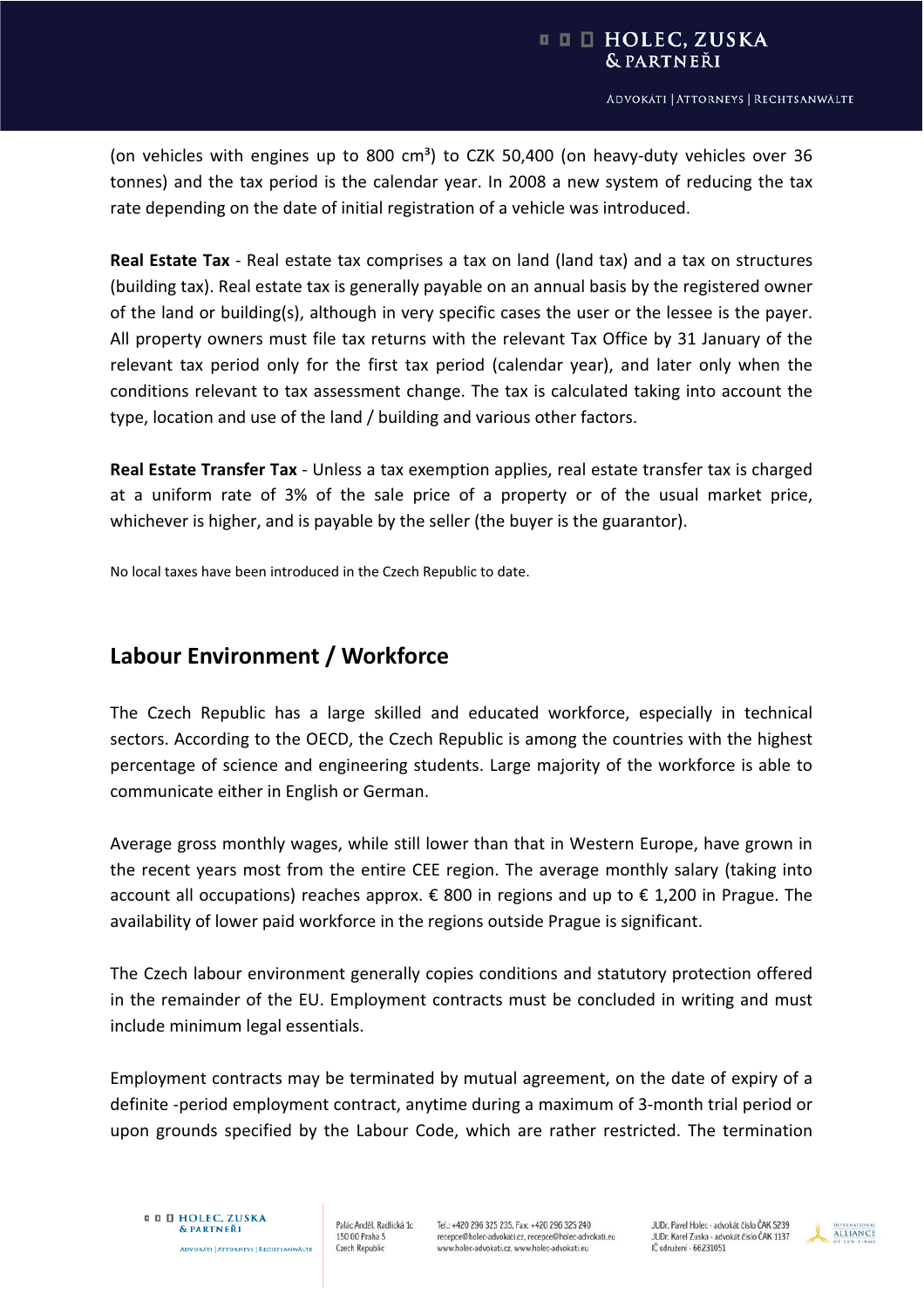period for statutory-driven terminations is 2 months, and severance pay is provided to the terminated employees in the amount of at least 3 average monthly gross salaries.

The maximum weekly working hours is 40 hours. In extraordinary cases an employer may only require overtime work when there are serious operational reasons for it. When an employee is ordered to work overtime by his employer, such overtime may not be in excess of eight hours in individual weeks and a total of 150 hours in the calendar year. Overtime work in excess of this limit may only be performed in exceptional cases and on the condition that the employee consents to it.

Trade unions are a common occurrence in the Czech Republic; employers must consult certain steps with regard to mass redundancies and restructuring of companies prior to their being effected with trade unions, as well as with local Labour Offices. Collective agreement negotiated with trade unions and work and remuneration conditions contained therein apply to all, even non-unionised, employees of the company.

## **Real Estate**

There are a number of legal restrictions preventing foreign nationals from acquiring real estate in the Czech Republic, and despite EU accession, pre-accession restrictions continue to apply to non-Czech citizens and those who have not official residency status in the country. For both business and private purposes, these restrictions can be easily circumvented by establishing a Czech legal entity, which acquires the property on behalf of its foreign founder. Foreign persons are in certain circumstances permitted to acquire real property in the Czech Republic. The rights to acquire a real property have:

- foreign persons with the Czech citizenship
- foreign persons with a valid residency permit for a citizen of a EU Member State
- foreigners legal entities permitted to undertake a business in the Czech Republic or having established a branch here.

Other foreign persons are generally not permitted to acquire real property in the Czech Republic, although there are several exceptions, which include real estate acquired by inheritance, for diplomatic representation, or as a construction built by a foreign person on his/her own land etc.

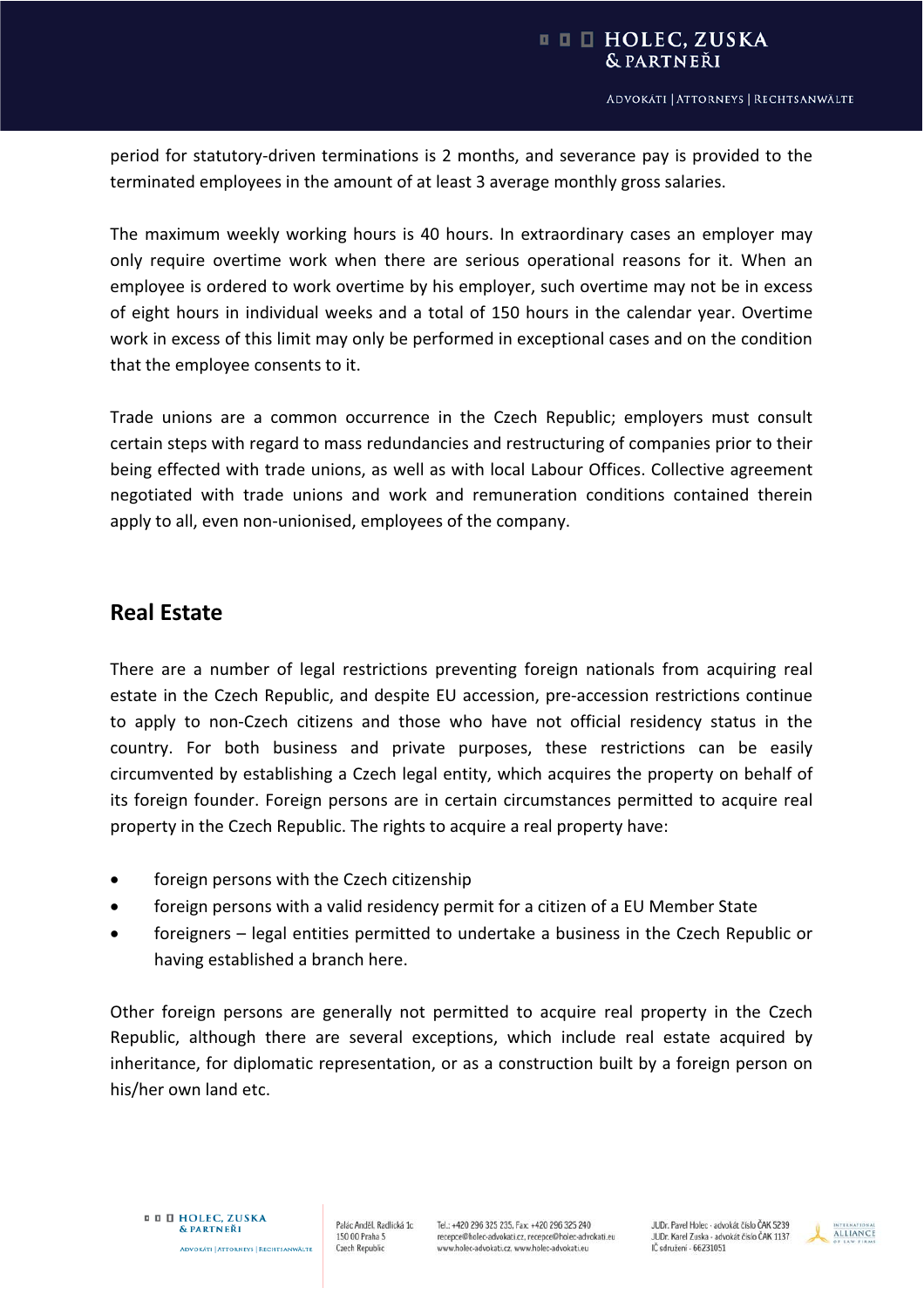The Czech Republic has a developed real estate market and real estate development sector. Law covering leases, rents, mortgages, encumbrances, title registration and title restrictions is stable and well developed. The Czech land registry system – local known as the Cadastre of immovable real estate property – is fully functional and reliable.

# **M&A / Competition**

As elsewhere in Europe, mergers and acquisition in private sector are subject to review by the local antimonopoly office  $-$  in case of the Czech Republic this is the Office for the Protection of Competition located in Brno, which is charged with ensuring that market behaviour is in compliance with competition rules and benefits the consumers. The Office ensures the competitors to behave in compliance with the principles of competition law, interferes with practices distorting competition, e.g. cartel agreements, abuse of dominant position, etc., and at the same time, the Office offers businesses the possibility to remedy their illegal conduct which has not resulted in a significant impact on the market so far. The Office also supervises procedures of awarding public procurement and concessions, thus ensuring better transparency in public spending.

Under the Czech Competition Act No. 143/2001 Coll., as amended, notification is mandatory in case(s) where the transaction involves (i) a merger, (ii) an acquisition by one or more undertakings of direct or indirect control of another undertaking, (iii) an acquisition of all or part of the business assets of one undertaking concerned by another, (iv) a creation of a concentrative full-function joint venture and

- the combined aggregate turnover on the Czech market of all undertakings concerned exceeds CZK 1,5 billion (approximately € 61 million); and
- at least two of the undertakings concerned each have turnover on the Czech market exceeding CZK 250 million (approximately € 10.2 million);or
- at least one of the undertakings concerned has turnover on the Czech market exceeding CZK 1.5 billion (approximately € 61 million); and
- at least one other undertaking concerned has worldwide turnover exceeding CZK 1.5 billion (approximately  $\epsilon$  61 million).

Under the Competition Act the aggregate (the combined) net turnover includes the net turnovers achieved by:

(a) all the undertakings concerned,

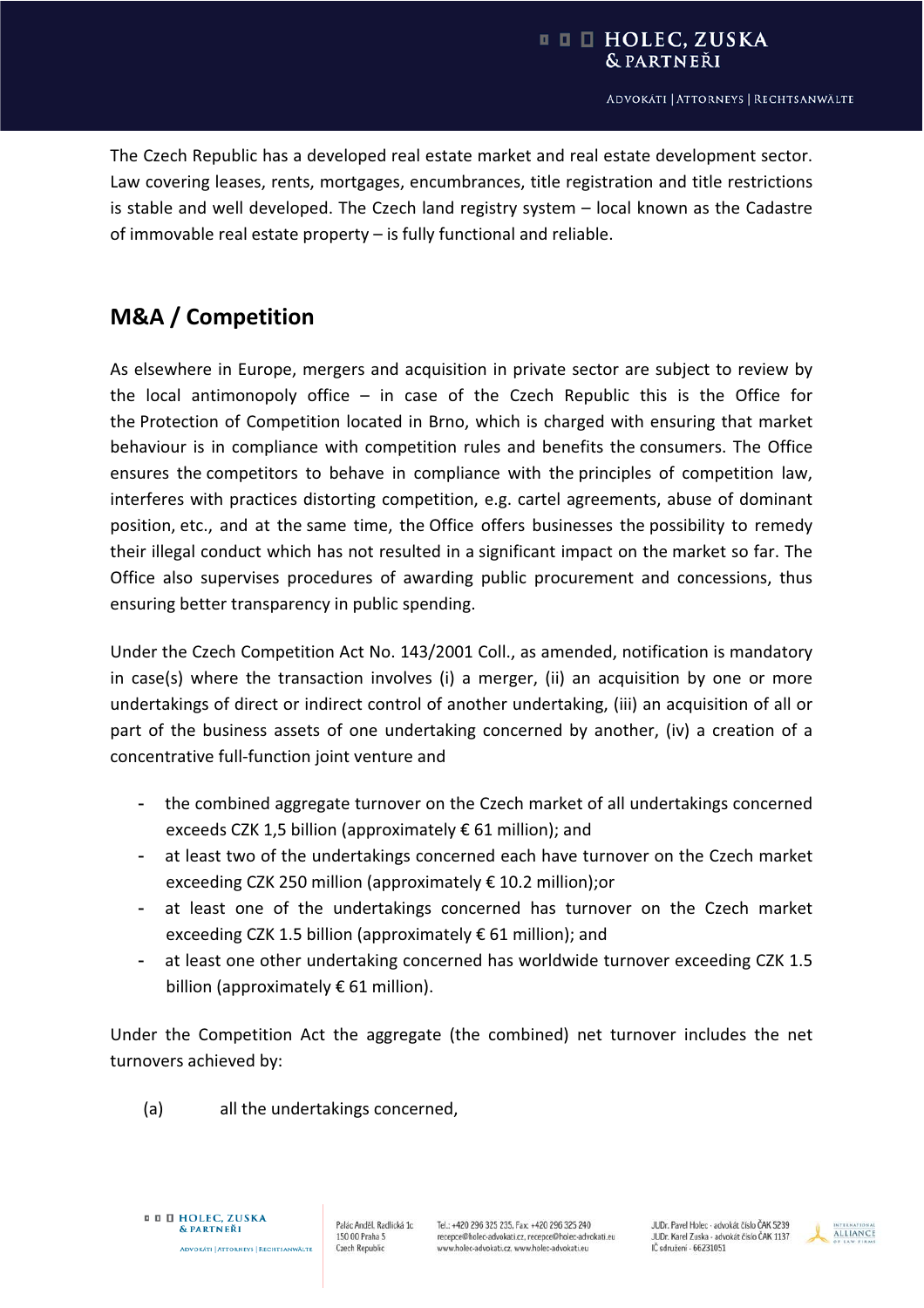- (b) persons, which will be controlling undertakings concerned after implementation of the given concentration and persons, which are controlled by the undertakings concerned,
- (c) persons controlled by the person, which will control the undertakings concerned after implementation of the given concentration, and
- (d) persons controlled jointly by two or more persons referred to in (a) to (c) above.

#### **Public Aid**

With the admission of the Czech Republic to the European Union, that jurisdiction passed onto the European Commission. The Office continues to function as a monitoring, coordinating and consulting body that advises governmental agencies on the handling of individual cases.

#### **Abuse of Significant Market Power**

From February 2010 (Act No. 395/2009 Coll.), retail chains with a turnover above CZK 5 billion (approximately € 203.3 million) are prohibited from abusing significant market power over their suppliers in the food and agriculture sectors. It does not cover cartel agreements or the abuse of a dominant position. The Office is responsible for supervising compliance with the legislation.

## **Visas & Permits**

Travel to and business in the Czech Republic presents almost no difficulties for EU member states' citizens. Citizens of countries outside of EU are required to apply for visas to enter and stay in the Czech Republic. The following visas are required:

### **ShortͲterm visaͲissued as Schengen visa for stay in the Schengen area**

- 1. Airport transit visa (visa "A")
- 2. Short-term visa for stay up to 90 days (visa "C")
	- $\bullet$  for the purpose of tourism or a visit (invitation)
	- for the purpose of culture
	- for the purpose of sport
	- for the purpose of study
	- for the purpose of employment
	- for the purpose of scientific research
	- for the purpose of business journey
	- for the official/political purpose

**ADVOKÁTI | ATTORNEYS | RECHTSANWÄLTE** 

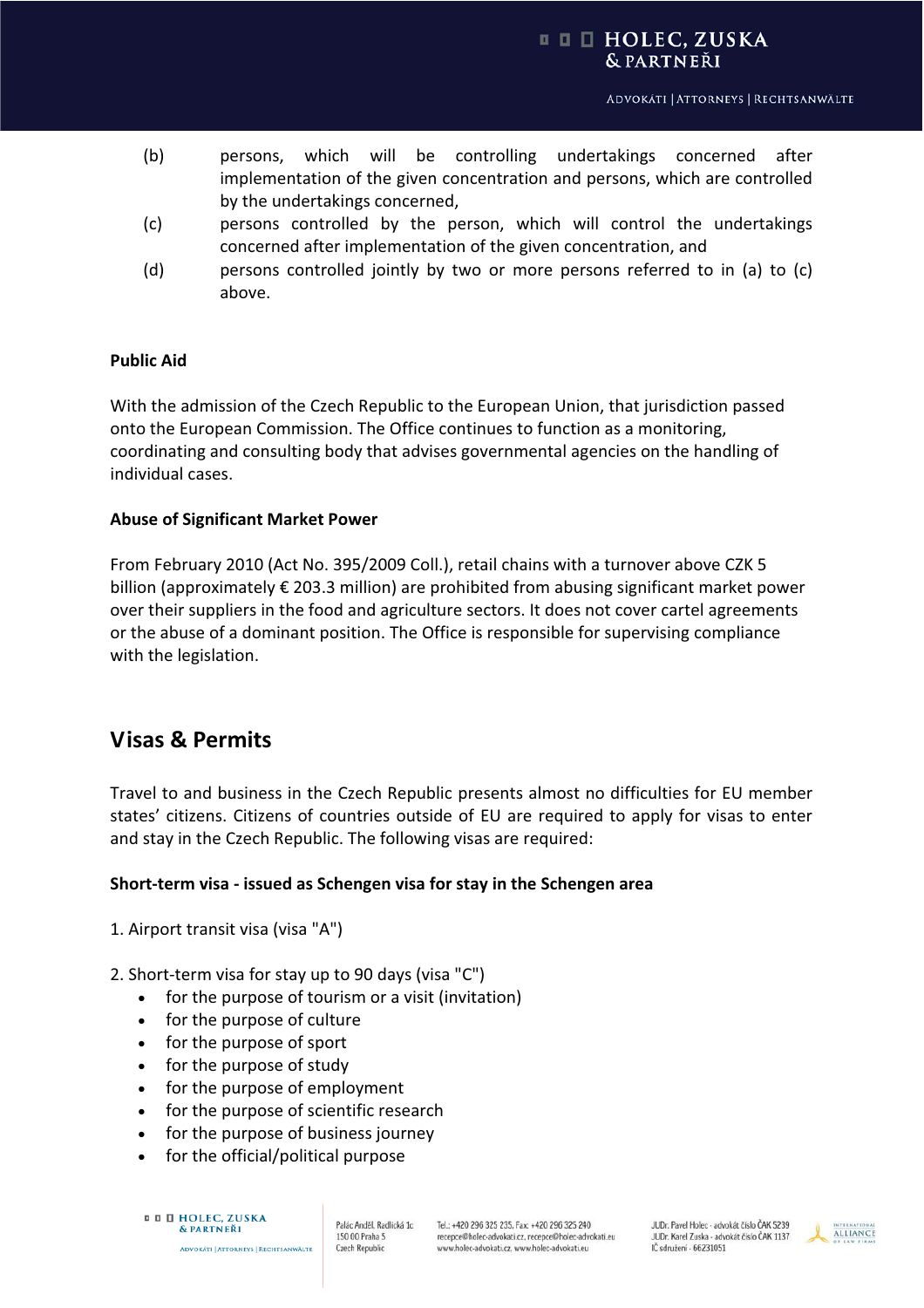#### **□ □ □ HOLEC, ZUSKA** & PARTNEŘI

## **LongͲterm visa Ͳ issued as national visa with Schengen visa properties (i.e. grants a possibility of stay in the Schengen area for a maximum of 90 days within a halfͲyear)**

1. Visa for a stay over 90 days (visa "D")

- for the purpose of employment
- for the purpose of entrepreneurship
- $\bullet$  for the purpose of participation in a legal entity (managerial position)
- for the purpose of study
- for the purpose of scientific research
- for the purpose of family unification
- $\bullet$  for the purpose of sport
- for the purpose of medical treatment

2. Visa for a stay over 90 days for the purpose of collecting a long-term or permanent residence permit

According to the so-called "90/180 rule," an alien can stay in the Czech Republic/Schengen area for a maximum of 90 days (3 months) within a half-year, counting from the first day of entry. After a 90 days long stay, it is necessary to travel out of the Czech Republic/Schengen area. You can return only in the next half-year. This rule does not pertain to aliens who: (1) are citizens of those countries with which the Czech Republic has concluded a bilateral visa free agreement before its entry into the EU (i.e. Argentina, Chile, Costa Rica, Croatia, Honduras, Israel, Malaysia, Panama, Republic of Korea, Singapore, Uruguay) – these aliens however need to travel out of the Schengen area after a 90 days long stay at least for one day; (2) stayed in the Czech Republic/Schengen area based on a Schengen visa and their subsequent stay will be based on a Czech national visa (these visas are issued only in exceptional cases); (3) will stay in the Czech Republic based on a long-term visa or long-term residency permit

An application for a visa for a stay over 90 days (type D or D+C) may be filed solely at a diplomatic mission of the Czech Republic. The diplomatic mission does not decide on the issue or refusal to issue the visa for a stay over 90 days. The visa for a stay over 90 days is issued by the alien police inspectorate (API) based upon the application of an alien who wishes to stay in the territory of the Czech Republic for a purpose requiring the stay in the territory of the Czech Republic for a period longer than 3 months. The API competent to assess the application for issue of a visa for a stay over 90 days is the API having jurisdiction over the place of residence stated by you. The visa for a stay over 90 days is affixed to the alien's travel document by the diplomatic mission on the basis of the relevant API's instruction. Any visa for a stay over 90 days referred to in this paragraph shall be always affixed as a multiple-entry visa.

A visa for a stay over 90 days  $-$  type  $D -$  allows its holder during its validity period a single transit through the territory of the Member States, i.e. only the first transit to the Czech

Palác Anděl, Radlická 1c 150 00 Praha 5 **Czech Republic** 

Tel.: +420 296 325 235, Fax: +420 296 325 240 recepce@holec-advokati.cz, recepce@holec-advokati.eu www.holec-advokati.cz, www.holec-advokati.eu